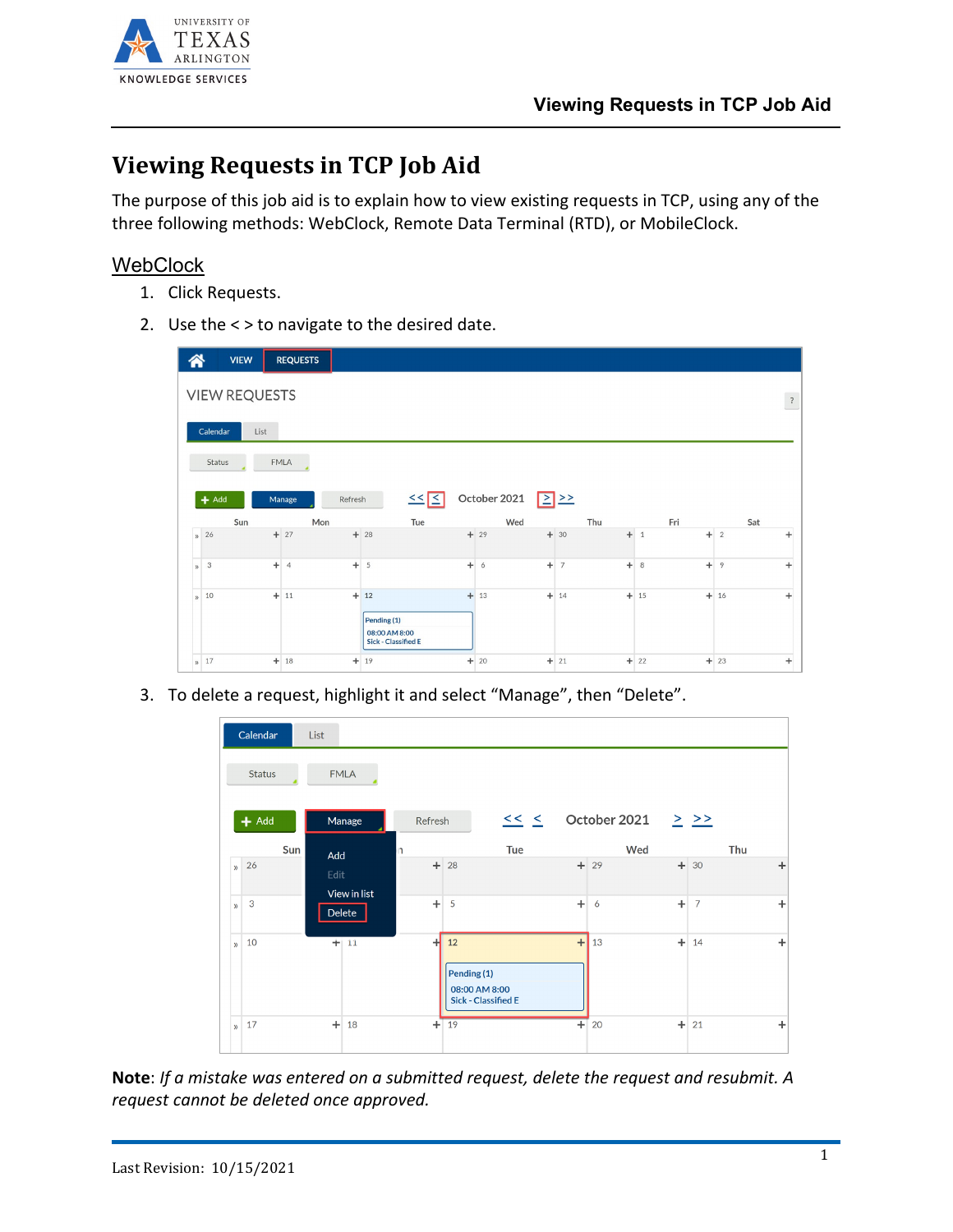

## Remote Data Terminal (RDT)

- 1. Enter the Employee ID. Alternatively, scan your employee ID badge.
- 2. Enter your PIN.
- 3. Select SelfService.
- 4. Click "Requests".

|                   | <b>Self Service</b> |
|-------------------|---------------------|
| <b>Hours</b>      | <b>Schedules</b>    |
| <b>Last Punch</b> | <b>Messages</b>     |
| <b>Accruals</b>   | <b>Requests</b>     |
|                   |                     |
|                   | Cancel              |

Current requests will show for the populated period.

| <b>View Requests</b>                                                      |                    |                     |                                               |         |                        |              |  |  |  |  |  |
|---------------------------------------------------------------------------|--------------------|---------------------|-----------------------------------------------|---------|------------------------|--------------|--|--|--|--|--|
| <b>Select</b><br>08/02/2021 - 10/17/2021<br>Show: Approved Denied Pending |                    |                     |                                               |         |                        |              |  |  |  |  |  |
| <b>Date Submitted</b>                                                     | <b>Notice Days</b> | <b>Request Date</b> | <b>Start Time</b>                             | Level 1 | Request Type Request D |              |  |  |  |  |  |
| 10/8/2021                                                                 | $-26$              | 9/11/2021           | 08:00 AM 8:00 Approved Leave Code 11 - Milita |         |                        |              |  |  |  |  |  |
| 10/8/2021                                                                 | $-25$              | 9/12/2021           | 08:00 AM 8:00 Approved Leave Code 11 - Milita |         |                        |              |  |  |  |  |  |
| 10/8/2021                                                                 | $-19$              | 9/18/2021           | 08:00 AM 8:00 Approved Leave Code 11 - Milita |         |                        |              |  |  |  |  |  |
| 10/8/2021                                                                 | $-18$              | 9/19/2021           | 08:00 AM 8:00 Approved Leave Code 11 - Milita |         |                        |              |  |  |  |  |  |
| 10/8/2021                                                                 | $-12$              | 9/25/2021           | 08:00 AM 8:00 Approved Leave Code 11 - Milita |         |                        |              |  |  |  |  |  |
| 10/8/2021                                                                 | $-11$              | 9/26/2021           | 08:00 AM 8:00 Approved Leave Code 11 - Milita |         |                        |              |  |  |  |  |  |
| 10/8/2021                                                                 | $-5$               | 10/2/2021           | 08:00 AM 8:00 Approved Leave Code 11 - Milita |         |                        |              |  |  |  |  |  |
| 10/8/2021                                                                 | $-4$               | 10/3/2021           | 08:00 AM 8:00 Approved Leave Code 11 - Milita |         |                        |              |  |  |  |  |  |
| $\ddot{\phantom{1}}$                                                      |                    |                     |                                               |         |                        |              |  |  |  |  |  |
|                                                                           |                    |                     |                                               |         | Add                    | <b>Close</b> |  |  |  |  |  |
|                                                                           |                    |                     |                                               |         |                        |              |  |  |  |  |  |
|                                                                           |                    |                     |                                               |         |                        |              |  |  |  |  |  |

5. To delete a request, highlight it and select "Remove".

**Note**: *If a mistake was entered on a submitted request, delete the request and resubmit. A request cannot be deleted once approved.*